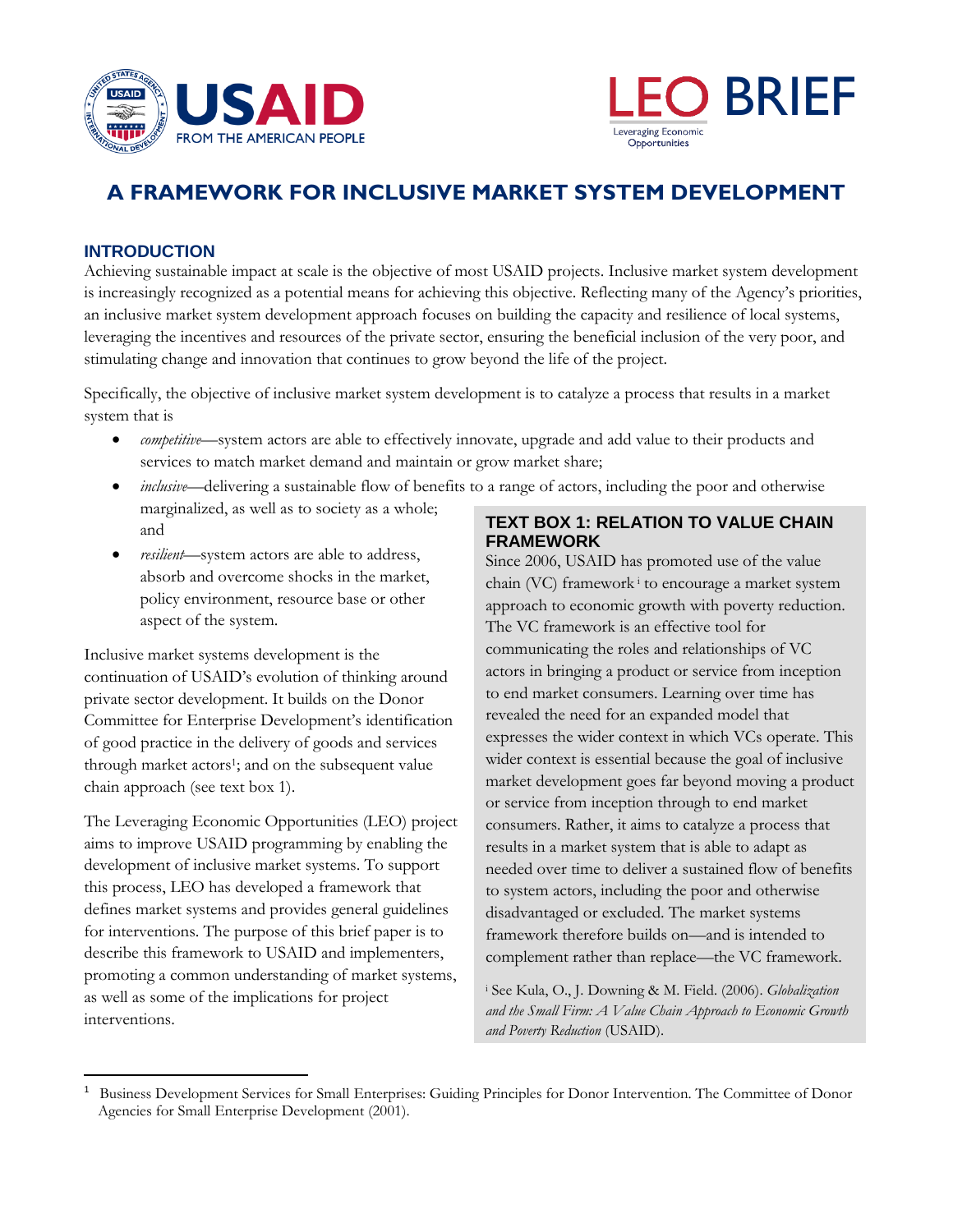### **DEFINING INCLUSIVE MARKET SYSTEMS**

A *market system* is a dynamic space—incorporating resources, roles, relationships, rules and results<sup>2</sup>—in which private and public actors<sup>3</sup> collaborate, coordinate and compete for the production, distribution and consumption of goods and services. The behavior and performance of these actors are influenced by other actors' decisions, and by rules, incentives and the physical environment. Market systems are composed of vertically and horizontally linked firms and the relationships embedded in these linkages; end markets, input and support service markets; and the environment in which they operate, which may include socio-cultural, geographic and political factors, infrastructure and institutions.

*Inclusive* market systems are those that engage and benefit a range of actors including the poor, women, youth, ethnic minorities and/or other marginalized groups who are often excluded—or even exploited—by traditional market systems. In inclusive market systems, such actors are able to acquire access to the opportunities, skills and resources to upgrade, and the capabilities to engage with and influence these systems to reap the benefits that arise from the upgrading process.

# **UNDERSTANDING MARKET SYSTEMS**

Promoting inclusive market systems requires donors and implementers to understand the local context and peculiarities of the system in which they are working, in addition to the general considerations enumerated below.

### **1. Market systems include value chains**

Figure 1, the market system, illustrates how households interact with multiple, possibly interconnected value chains. Value chains catalyze and are impacted by broader economic change through multiplier effects.

*Example:* Development of the maize sector may contribute to an increase in the number of agricultural equipment leasing companies; the growth of the poultry sector, which uses maize for feed; and/or the emergence of small restaurants, bicycle repair shops, and other small businesses in rural areas where farmers' incomes are increasing.



<sup>2</sup> USAID. (2013). *Local Systems: A Framework for Supporting Sustained Development*.

 $\overline{\phantom{a}}$ 

<sup>3</sup> Generally, the ideal is for private sector actors to deliver goods and services, and public sector actors to set and enforce the rules. However, in actuality, these roles are not so clearly differentiated in many markets around the world.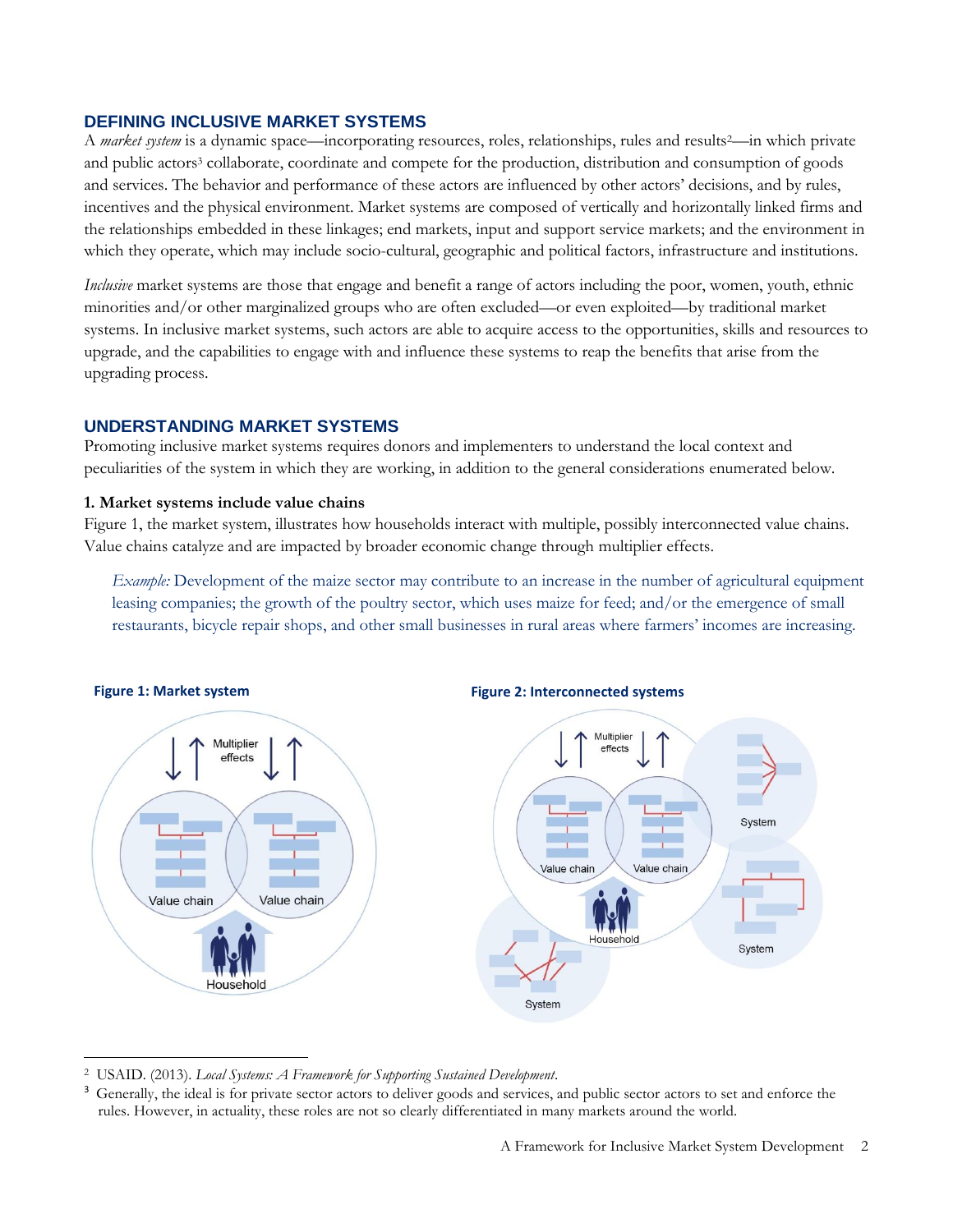#### **2. Market systems interconnect with other systems**

Market systems interact with other systems (figure 2), such as health systems, education systems, socio-cultural systems, and ecosystems. Changes in one system can affect the functioning of other systems. While no single project can be expected to simultaneously transform multiple systems, such interconnectivity sometimes allows practitioners to trigger broad-scale change in the market system by targeting linkages with other systems. By understanding the connections between systems, practitioners can decide whether to address a given constraint in a linked system, or find ways to mitigate its impact.

*Example:* Increased schooling for children may lead to rural-to-urban migration, which may cause the costs of agricultural production to rise as the rural labor pool shrinks. Meanwhile the development of mobile money platforms to enable the transfer of remittances back to rural areas, may create the opportunity for increasing smallholder farmer access to credit, enabling investment in more profitable production technologies.

### **3. Market systems include households and communities**

Households and communities are also systems (figure 3). Decisions about resource allocation are negotiated among household and community members, influenced by individuals' incentives and expectations, status and decisionmaking power, a range of sociocultural norms and traditions, and physical factors that constrain available options. Understanding household and community systems and how they interact with each other and other systems can be important for achieving development objectives.

### **Figure 3: Household system**



*Example:* Household finances and risks, along with community level socio-cultural norms, should be understood if small-scale producers are being encouraged to participate in certain value chains—particularly if this participation is likely to result in reduced resources for other economic activities, threaten an individual's household or community status, or create additional demands on women's or children's time. Additional activities may need to be included in a project to compensate for potential negative impact—such as activities that reduce women's labor demands, or that strengthen the voice of youth within the community.

### **4. Market systems have "soft" boundaries**

Since market systems contain sub-systems (household systems, value chain systems, etc.), and are connected to health systems, political systems, ecosystems, and the like, project implementers and managers are faced with the challenge of how to define the intervention space. How wide or focused should the parameters be for the purposes of analysis, the design of interventions, the monitoring of systems change, and the evaluation of impact?

The process of setting the system boundaries should begin with understanding the objective of inclusive market system development: to catalyze a process that results in a market system that is competitive, inclusive, and resilient.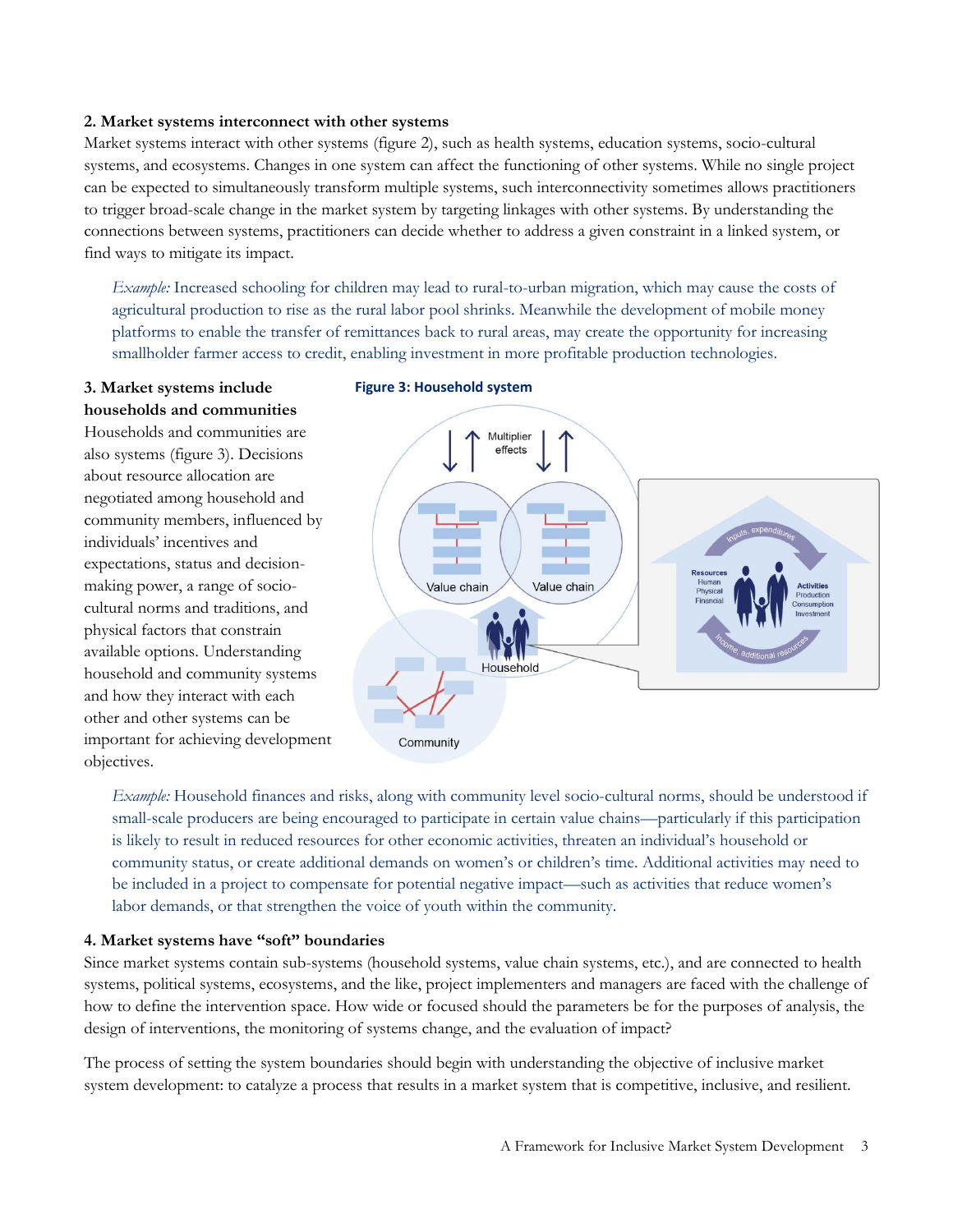The intervention space for inclusive market system development must include the actors and institutions that need to be directly or indirectly engaged in order to achieve this objective. These actors and institutions will be determined through market system analysis, and identified in the project's theory of change (see text box 2). This theory of change will be adapted and updated periodically throughout the life of the project in response to changing system dynamics and project learning, and the actors and institutions considered key to development of the market system will similarly need to be adjusted.

*Example:* To catalyze change in the horticultural value chain in Liberia, project implementers found it necessary to address issues related to transportation infrastructure, seed importation policies, and customary land tenure.

# **TEXT BOX 2: THEORY OF CHANGE**

The theory of change identifies the main constraints in the market system that must be addressed for that system to become competitive, inclusive, and resilient. The theory of change describes the underlying assumptions behind the change process and the expected changes leading from interventions to outcomes to impact. It is important that the theory of change reflects market actors' view of how change occurs and will occur. Articulating a theory of change is helpful in creating a shared vision of the project objectives, how these will be achieved, and what will be used to measure progress.

Farmers proved unwilling to invest resources in horticulture until their rice yields increased to meet the consumption needs of the household. Buyers were unable to expand into rural areas because of a lack of literate, business minded youth available to work as buying agents. Over time, the project's view of the market system grew beyond the horticulture value chain to incorporate the rice value chain, input supply systems and educational institutions, among others.

#### **5. Market systems are complex**

 $\overline{\phantom{a}}$ 

Market systems contain many actors, institutions, structures and influences that are both interconnected and independent. These system elements interact in ways that are often unpredictable at the transaction level—although at the aggregate level may be observed to follow patterns over time. Consequently, the results of many interventions in market system development projects cannot be predicted in advance.

*Example:* When market prices for a product increase, production at the aggregate level can generally be expected to increase in response. At the local level, however, there may be many reasons why this does not occur. A project in Mozambique found that farmers did not grow more chilies in respond to rising demand because the peppers were planted primarily as land markers, and were not viewed as a "serious" crop worthy of investment.

However, not everything in a market system is complex, as defined by Snowden and others (see text box 3, below).<sup>4</sup> Some project interventions target *complicated* parts of the system, where inputs are transformed into outputs through cause and effect relationships that are not self-evident but can be explained. Expertise is needed to understand the change process, which may be captured through a similarly complicated theory of change or causal model. Many interventions in market systems development projects simultaneously have aspects that are *simple* (where processes or causality can be predicted with a relatively high degree of certainty), *complicated* and *complex*, depending on the type of knowledge needed. Understanding whether a change process is simple, complicated or complex will affect the way practitioners plan, implement and measure the performance of activities.

<sup>4</sup> There are a number of excellent summaries of current thinking on complexity and possible implications for market systems. These include Britt, H. (2013). *Complexity Aware Monitoring* (Discussion Note). USAID.; and Jenal, M. and S. Cunningham. (2013). *Gaining systemic insight to strengthen economic development initiatives* (Working paper 16). Mesopartner.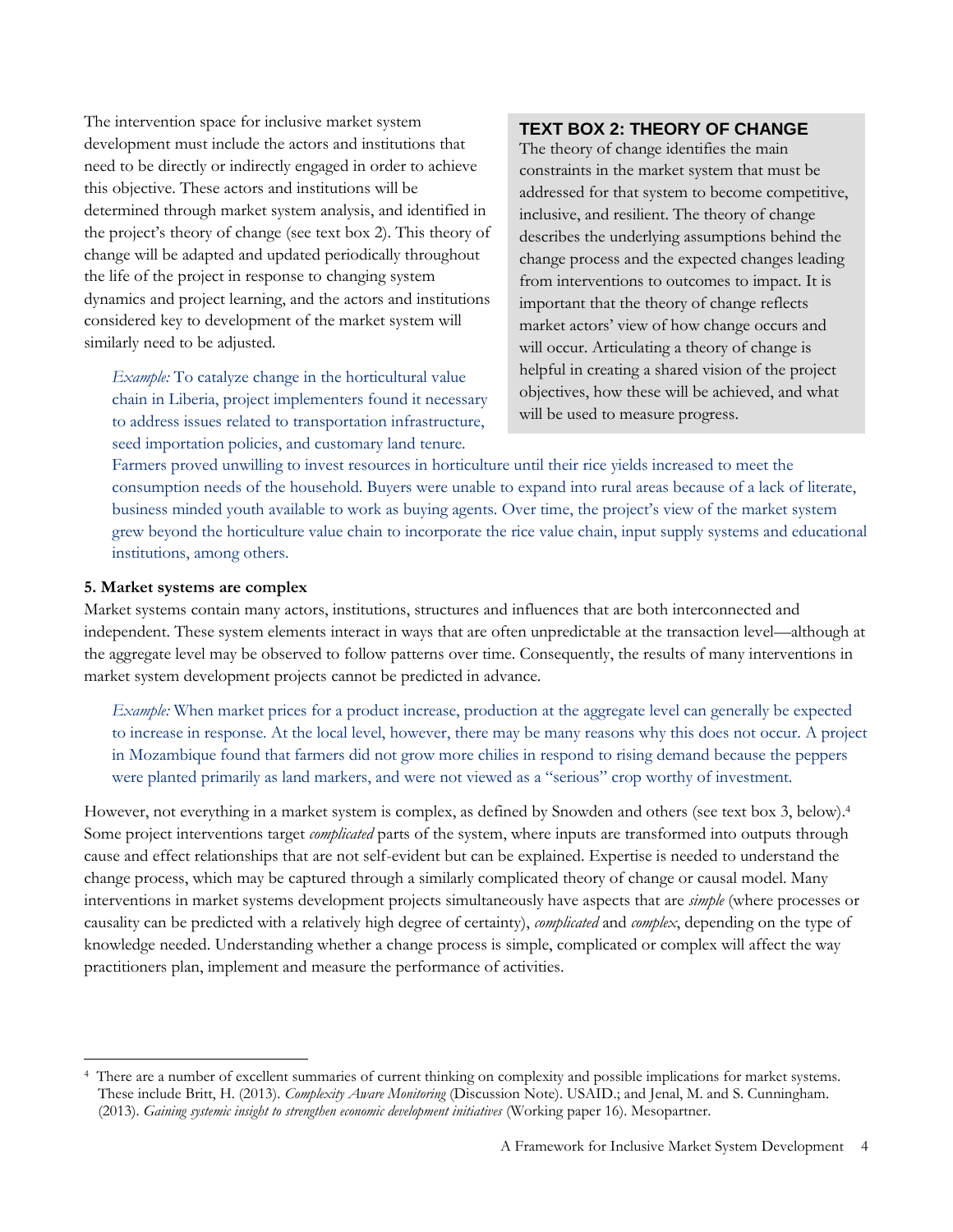*Example:* If appropriate procedures are followed, barring disastrous weather conditions, crops planted will grow in a more or less predictable fashion. Such **simple** interventions typically rely heavily on explicit knowledge and are relatively simple to codify in standard operating procedures and through best practices.

Knowing which varieties are most appropriate for a given type of soil, agro-climatic conditions, consumer preferences, micro-nutrient needs, and market trends, requires expertise in variety of areas from agronomy to nutrition to market analysis. Such **complicated**, multi-dimensional interventions require both explicit and tacit knowledge. They resist easy codification, but can be managed by experts and lead to the identification of good practices.

The process by which famers decide to change their production practices is influenced by a wide range of factors, including access to resources, cultural attitudes toward innovation, individuals' risk tolerance, economic alternatives and risks to household wellbeing. Many of these influences are beyond the control of the project implementer. In this **complex** situation, multiple "best guess" interventions need to be piloted and observed to see which are most effective in promoting the adoption of new production practices.

# **TEXT BOX 3: SIMPLE, COMPLICATED AND COMPLEX SYSTEMS**

The Cynefin framework provides a typology of systems and processes, including simple, complicated and complex.

A **simple** system is characterized by order; linear cause and effect relationships; and perceivable, predictable and replicable results. A typical example of a simple process is baking a cake.

A **complicated** system is also characterized by order, and cause and effect relationships. However, these relationships are not self-evident. Results can be replicated with a high degree of certainty of outcome. Such systems are best understood by breaking them down into their constituent parts, which can then be analyzed by experts. A typical example of a complicated process is sending an astronaut to the moon.

A **complex** system is characterized by disorder and non-linear relationships between cause and effect. Complex systems have many interconnected and interdependent elements and dimensions, and the results of interactions among these elements are unpredictable and nonreplicable. Such systems lend themselves to experimentation, and a focus on relationships and retrospective pattern identification. A typical example is raising a child.

Based on Snowden, D. (2000). Cynefin: a sense of time and space, the social ecology of knowledge management. In C. Despres & D, Chauvel (Eds.), *Knowledge Horizons: The Present and the Promise of Knowledge Management*. Butterworth-Heinemann.

# **6. Market systems are self-organizing**

Market systems evolve in response to many external and internal factors and forces. It is extremely important for donors and project implementers attempting to strengthen inclusive market systems to understand the drivers that have resulted in a system's current way of operating. The vested interests of market actors generally need to be addressed for widespread change to occur. Vested interests may not be apparent at the outset of an intervention, but often emerge as market system changes begin to take hold. Ongoing analysis and learning are therefore essential.

*Example:* A project seeking to strengthen input supply networks in a country where the government uses fertilizer subsidies to gain rural votes, may need to assist the government in finding new ways of demonstrating commitment to the agricultural sector; or may need to work with industry groups and media channels to communicate the inequitable benefit distribution and long-term adverse effects of such subsidies.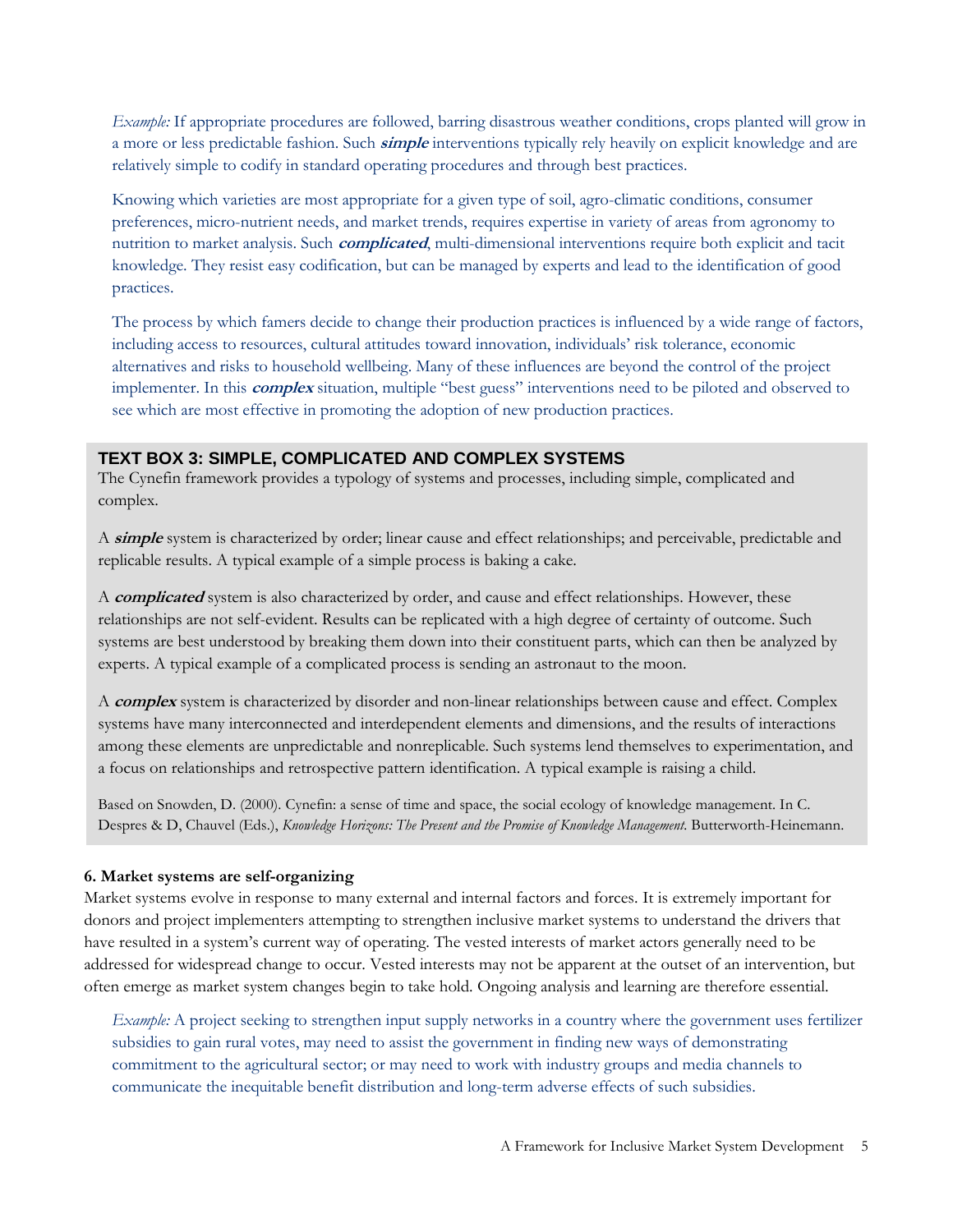Systems contain two types of feedback loops. Reinforcing loops (commonly called vicious or virtual cycles) consist of an action that produces a result which influences more of the same action. Stimulating reinforcing loops that increase the competitive, inclusive, and resilient properties of markets can enable change to gather momentum, reach scale, and be sustainable.

*Example:* Successful savings and loan groups allow members access to the necessary capital to invest in productive assets. As these productive assets generate a cash flow, members are able to "grow the pot," leading to increased savings and increased access to loans.

Balancing loops, on the other hand, dampen change processes. An initial action causes a response which creates less of an incentive for the same action. Market systems development projects may need to find ways to break or circumvent such systems.

*Example:* In some cultures, individual smallholder farmers are reticent to embrace new technologies or practices because of fears of how community members will react. Successful farmers may be viewed with suspicion by their neighbors, or thought to be "getting ahead of themselves." This obstacle to change may be lessened by working with groups of farmers, or by obtaining the support of community leaders.

# **IMPLICATIONS FOR FACILITATING CHANGE IN MARKET SYSTEMS**

Applying an inclusive market system framework to the design, implementation, and monitoring of projects has many implications, some of which are highlighted below.

### **Analyzing the market system**

Market systems can be analyzed at three levels—macro, meso and micro. The macro-level focuses on the high-level theory of change, and includes dimensions such as demographic trends, the multiplier effects of agricultural development, and the impact of safety nets.

At the meso level, the aim is to understand how the market system operates, and why. This level of analysis includes end market and value chain analyses, studies of key interconnected systems, network mapping to understand the boundaries of a system, and assessments of rules and knowledge flows. The analysis should also take into account how the market system influences and mediates access to, use, and effectiveness of the asset endowments of actors in general, and the target group in particular. Meso-level analysis informs the overall vision and goal of the project, which may not change over time.

# **TEXT BOX 4: CONDUCTING SYSTEMS ANALYSIS**

Define the inter-connections in the system using a framework of relationships, roles, rules, resources and results. Identify the key inter-connections in the system, such as: Who, in what function, is connected to whom? Which connections are most intense in terms of volume of interaction, product flows, information exchanges, benefit streams, and learning? Who and where are the drivers of change? What are the power dynamics in various inter-connections (e.g., price setters vs. price takers)? Who has the most resources to invest, and who has the least? Which nodes in the system offer the greatest leverage for catalyzing change? Where is there risk in the system (environmental, financial, political or social)?

However, project strategy, which starts with an initial theory of change and set of interventions, will change over time through a continuous learning process that is informed by the third level of analysis. At the micro level, the focus is on intervening, learning, and adapting through the use of learning (or feedback) loops.

### **Defining the intervention space**

Defining the intervention space entails using the market system analysis and ongoing discussions with systems actors to get a good understanding of the target group and their context; and the key internal and external drivers of change,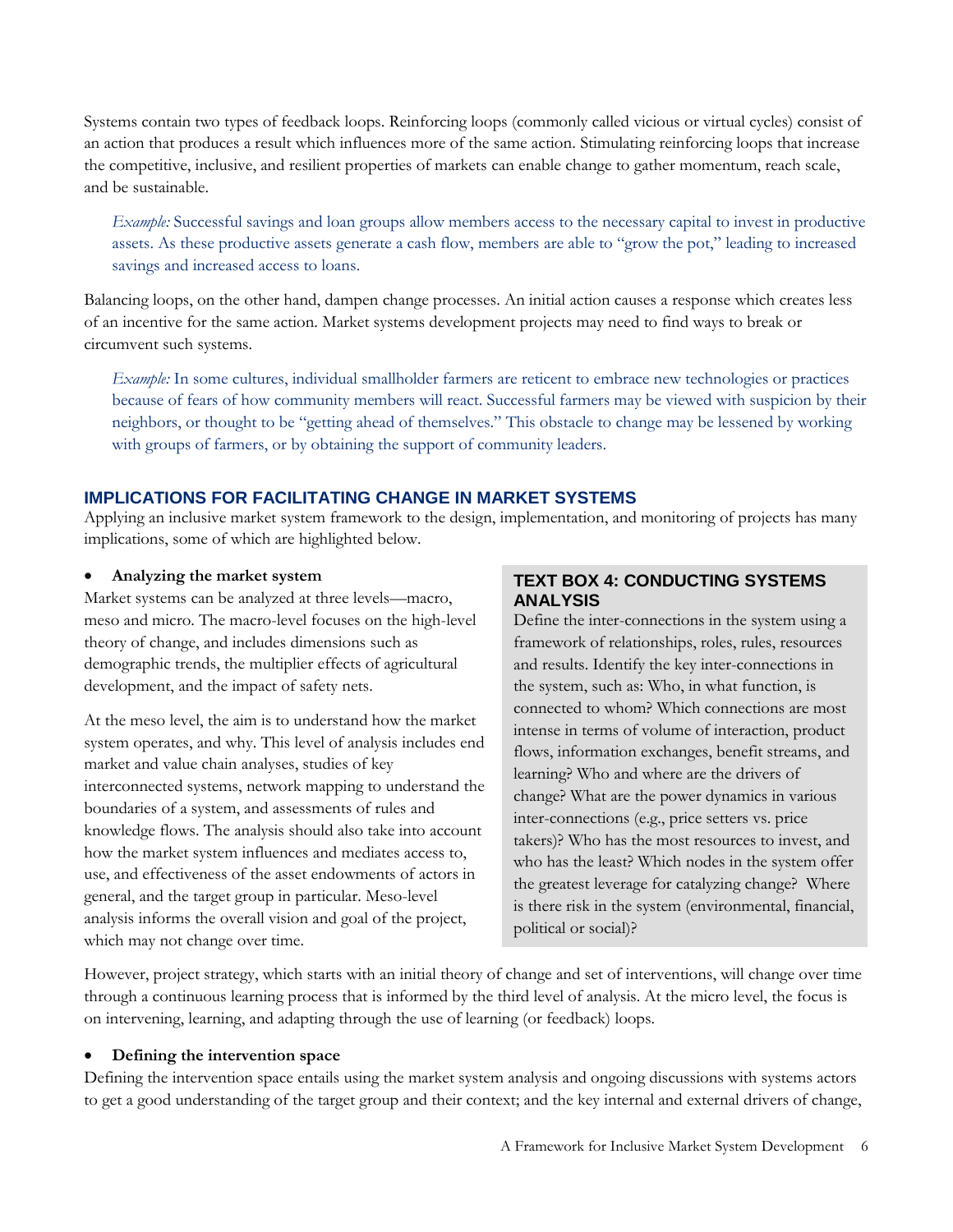particularly in markets the target group engage in, and the institutions that affect them. The boundaries should be set wide enough to i) see beyond individual transactions to the patterns of behavior that emerge; ii) find points of leverage to address constraints in a scalable, cost-efficient or effective way; and iii) include actors key to sustainable impact, including decision-makers, influencers and those with the potential to lose out as a result of changes in the market system. Project implementers will need to reassess the appropriateness of the system boundaries periodically in response to system dynamics and ongoing learning. Making the intervention space too broad at the outset of a project can lead to confusion and paralysis.

# **Designing interventions in a complex system**

The market system analysis can be used to identify changes that appear to be key to increasing the competitiveness, inclusiveness and/or resilience of the system. While these are unlikely to be all the changes needed, they provide a starting point for designing interventions. As project interventions stimulate change in the system, ongoing analysis and learning will identify new entry or leverage points (and obstacles) that will require adjustments to plans and the introduction of new interventions.

A preliminary determination can be made as to whether the needed change processes are simple, complicated or complex, recognizing that additional analysis and learning throughout implementation may challenge this categorization. This determination can be made by assessing the level of uncertainty in how to achieve the change; the level of agreement or divergence among market actors about the need for the change or how to achieve it; and the existence or lack of knowledge and capacity among key actors for achieving the change.<sup>5</sup>

In **simple** situations, where there is agreement about the needed change and how to achieve it, best practices can be applied. Interventions can be clearly laid out, timelines defined, and budgets allocated accordingly.

In **complicated** situations, there is either agreement about the needed change but low certainty about how to achieve it (technically complicated situations), or disagreement on the need for the change but certainty on how to achieve it (socially complicated situations). In technically complicated situations, projects may need to bring in additional expertise, and conduct more thorough analysis. Results chains can be helpful in showing the pathway and markers of change between the intervention and expected outcomes. In socially complicated situation, practitioners may need to engage in more intense stakeholder engagement to achieve a greater degree of consensus.

In **complex** situations, where there is neither agreement on the needed change nor certainty about how to achieve it, implementation flexibility and ongoing learning are essential. Projects may need to pilot multiple "best guess" interventions to observe emerging patterns, and then scale up interventions that appear to be contributing to the desired change. Effective interventions are generally grounded on the capacity and interests of market actors, and different sets of coherent interventions are often needed to create a convergence of interest that can lay the groundwork for the change process.

Change processes initially thought to be simple or complicated may in fact be complex. Projects therefore need to create a learning environment, and mechanisms to track changes in the market system to verify anticipated change or identify unexpected change. Similarly, apparently complex change processes may actually be complicated processes about which insufficient information is known. Ensuring that analysis in ongoing throughout implementation allows practitioners to reduce this knowledge gap.

 $\overline{\phantom{a}}$ <sup>5</sup> Hummelbrunner, R. and H. Jones. (2013). *A Guide for Planning and Strategy Development in the Face of Complexity.* Overseas Development Institute.